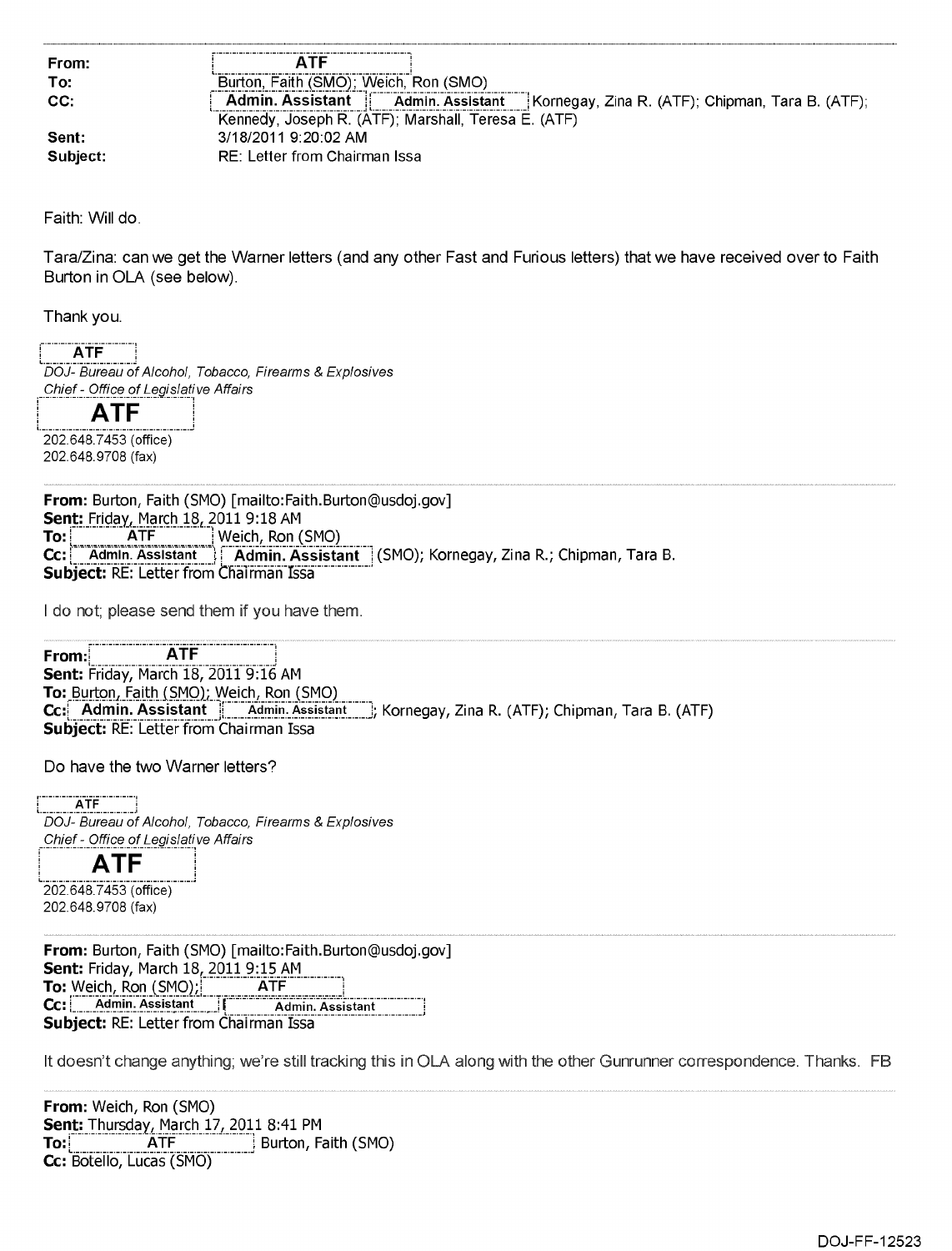## **Subject:** RE: Letter from Chairman Issa

For some reason Exec Sec doesn't process ATF letters. I don't think it changes anything. My assistant: Admin. Assistant Admin. Assistant (cc'd) can help you figure it out.

| From: i | <b>ATF</b>                                       |
|---------|--------------------------------------------------|
|         | Sent: Thursday, March 17, 2011 3:08 PM           |
|         | <b>To:</b> Weich, Ron (SMO); Burton, Faith (SMO) |
|         | <b>Subject:</b> FW: Letter from Chairman Issa    |
|         | <b>Importance:</b> High                          |

Fyi. See chain below.

ATF

DOJ- Bureau of Alcohol, Tobacco, Firearms & Explosives Chief- Office of Legislative Affairs

**ATF** 

202.648.7453 (office) 202.648.9708 (fax)

**From:** Hickson, Ernest E. **Sent:** Thursday, March 17, 2011 1:10 PM **To:] \_** ATF CC: Gonzales, Mary (OLA) (SMO); Kornegay, Zina R. **Subject:** FW: Letter from Chairman Issa **Importance:** High

Sir

Per our pervious conversation we forwarded the attached letter to DOJ for action. Please note below the response we got back. Please address this matter for clarification.

Respectfully Submitted Ernest E. Hickson, COS Ofc: 202-648-7995 Cel: 202-327-4445 Fax: 202-648-9686

**From:** Kornegay, Zina R. **Sent:** Thursday, March 17, 2011 11:54 AM **To:** Hickson, Ernest E. **Subject:** FW: Letter from Chairman Issa **Importance:** High

FYI

| From: | <b>Admin. Assistant</b>                                        |                         |
|-------|----------------------------------------------------------------|-------------------------|
|       | Sent: Wednesday, March 16, 2011 5:26 PM                        |                         |
|       | To: Kornegay, Zina R.                                          |                         |
|       | Cc: Wade, Jill C (SMO); Burton, Faith (SMO); Weich, Ron (SMO); | <b>Admin. Assistant</b> |
|       | <b>Subject:</b> FW: Letter from Chairman Issa                  |                         |
|       | <b>Importance: High</b>                                        |                         |

Hi Zina

Forwarding letter from Chmn Issa addressed to Acting Director ATF Melson for handling as DOJ ExecSec does not process congressional corres addressed to ATF. Thanks.